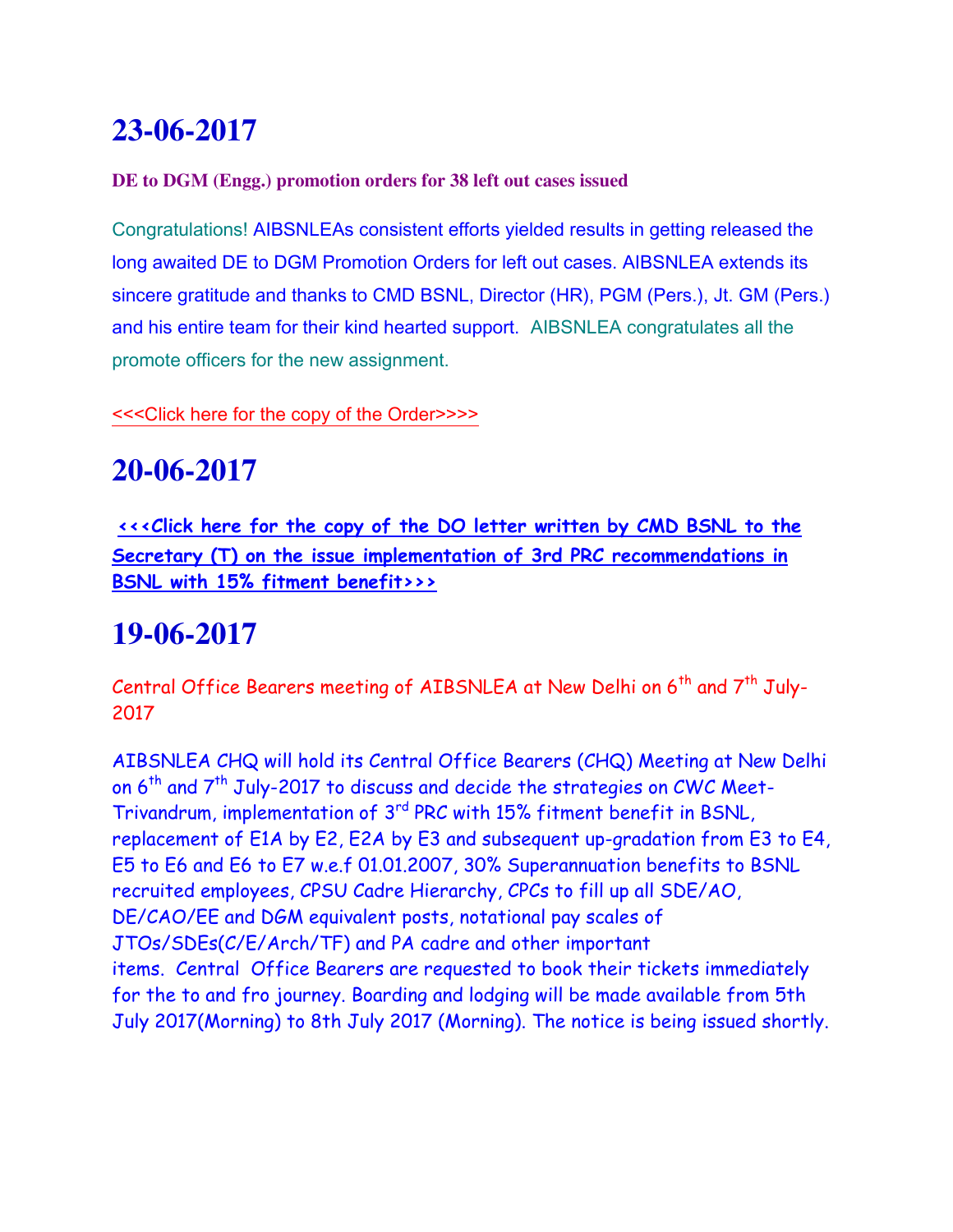#### **19-06-2017**

FORUM leaders of CTD met on 17-06-2017 at RJCM Room to discuss about agitation programme on 20-06-2017 demanding several points including immediate implementation of 3rd PRC.ACS & OS represented AIBSNLEA/CTD.

**We clearly told that AIBSNLEA/CTD will extend solidarity to the cause but not actively participate due to all India decision.**

### **16-06-2017**

#### **It is time for introspection to Majority Association**

AIBSNLEA have been fighting for the settlement of all the legitimate HR issues and viability of BSNL since its inception and achieved many mile stones during the period by getting implemented grant of perks to executives w.e.f. 01.01.2005, implementation of EPP w.e.f 18.01.2007, filling of all vacant STS Group-'A' level posts in all discipline by getting clearance from DoT in Sept.-2006, Transparent Transfer Policy-2008, BSNL MSRR-2009, Implementation of 2nd PRC recommendations in BSNL with full 30% fitment benefits in BSNL, IDA Pension revision for BSNL Pensioners issued on 15.03.2011, Merger of 50% DA with Basic Pay w.e.f. 01.01.2007 effectively amounting to 78.2% for the purpose of fitment and pay fixation in the revised pay scales, Withdrawal of 60:40 provision in the Pension Rules 37A for BSNL employees and payment of 78.2% fitment benefit to BSNL Pensioners, Withdrawal of MT RR-2008 and 2011, Regularization of adhoc level executives in all disciplines, filling up of the vacant DGM/SE posts in all disciplines, 3% superannuation benefit to BSNL recruited employees, framing of JTO RR-2014 and conduction of JTO LICE, Creation of PPS and Sr. PPS posts, regularization of offg. JTOs, Rs. 22820/- Pay anomaly resolution by formation of Committee and active participation in all the struggles of BSNL Unions and Associations to protect the interest of BSNL etc.

Recently in December-2016 BSNL Management conducted referendum for majority executive Association wherein AIBSNLEA by getting 18,400 votes got Support Association status and thereafter continuously trying to protect the interest of all the BSNL executives i.e. whether it isBSNL recruited or absorbed in BSNL. After referendum under the banner of United Forum of BSNL Executives Associations one agitation was launched for the settlement of the burning demands i.e. pay loss of post 2007 recruited executives, standard pay scales by replacing E1A by E2, E2A by E3 and subsequent up-gradation of pay scales E3 by E4, E4 by E5, E5 by E6 and E6 by E7, 30% superannuation benefit to BSNL recruited employees, CPSU Cadre hierarchy as per the Khan Committee report,  $3^{rd}$  PRC implementation with 15% fitment benefit and pension revision of BSNL pensioners etc. On the positive assurance given by the CMD BSNL and Director (HR) the agitation programme was deferred. But immediately just after the deferment of the agitation, BSNL management took vindictive actions against the General Secretaries of AIBSNLEA, AIGETOA and AITEEA by issuing "Show Cause" notice, deduction of salary of two days DHARNA organized on  $27<sup>th</sup>$  and  $28<sup>th</sup>$  Dec-2016 by cancelling the sanctioned E/L and C/L etc.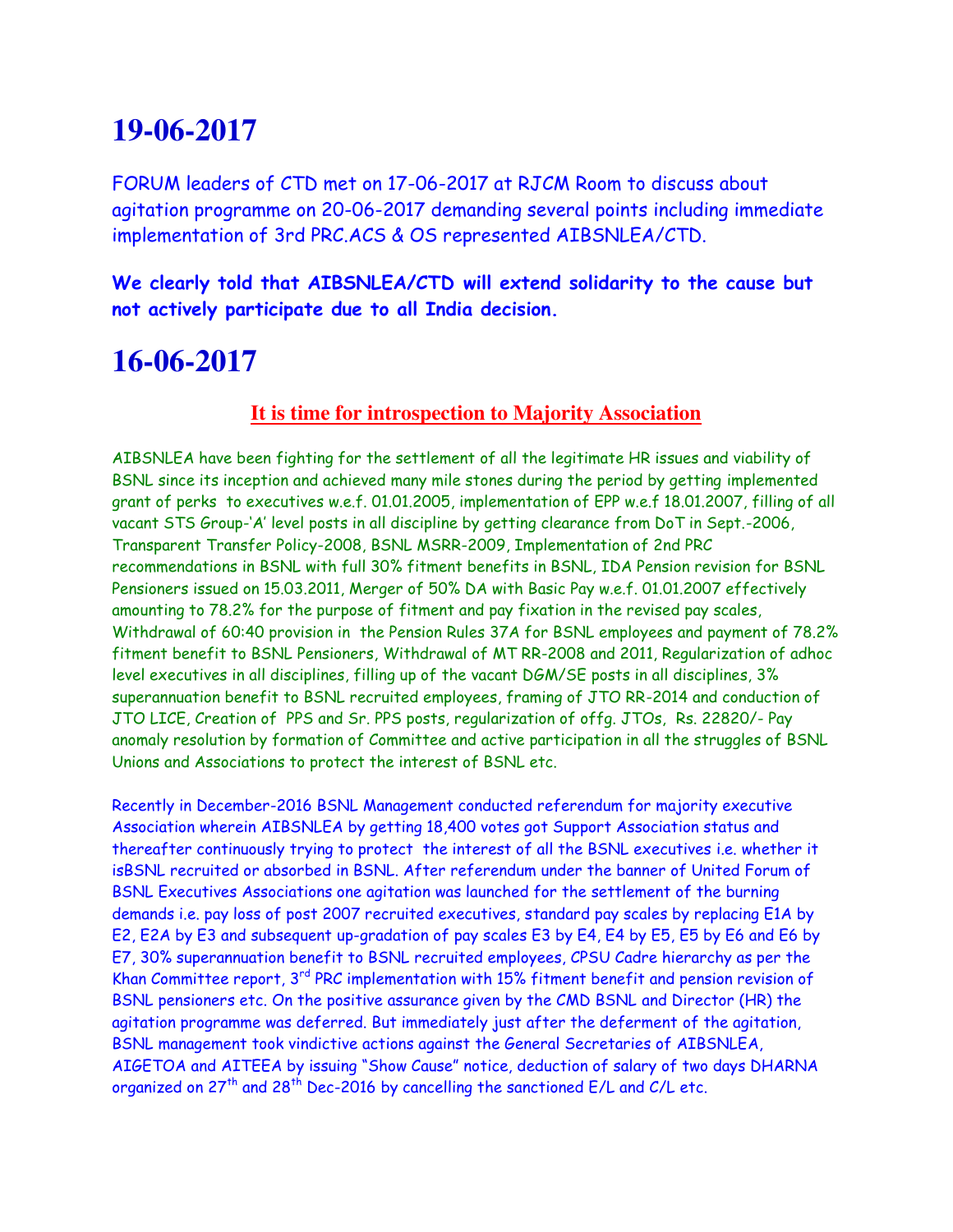Thereafter, on 28<sup>th</sup> March-2017, DoT administration issued 'Presidential Directives' for E1A and E2A intermediary pay scales which created unrest and accordingly AIBSNALEA and AITEEA organized protest demonstration on 06.04.2017 wherein Com. GS, AIGETOA was also requested to sign the notice but he expressed his inability in signing the agitation notice of United Forum and mentioned that he is in favour of Joint struggle of all the Associations and he along with his members already actively participated in demonstrations made on 30/03/2017 by the Majority Association. Com. GS, AIGETOA was requested by GS AIBSNLEA and GS, AITEEA for serving a agitation notice under the banner of United Forum for protest actions, but GS AIGETOA was perhaps committed to Majority Association not to go for agitation on the platform of United Forum and insisted us also to come and join with them rather than starting agitation. And finally they formed Joint Forum and served a notice of agitation on 10.04.2017 when the GS AIBSNLEA was on LTC at Port Blair w.e.f. 09.04.2017 to 16.04.2017. I explained to GS AIGETOA and GS SNEA that at present I am away from CHQ and after having the talk with our CHQ Office bearers and Circle Secretaries, I shall be able to take the decision because just three months before referendum has taken place wherein lot of hot exchanges have taken place, so immediate joint struggle is not possible. We have to convince and mentally prepare our members at base level for joint struggle then only it would be possible for us to come together but it was ignored for which the reasons are best known to them and finally they served the notice under the banner of Joint Forum denouncing United Forum. Now, Majority Associations is alleging support Association to derail all the HR issues which JF and BSNL Management jointly trying to resolve.

The fact remains that Jt. Forum in collision with the BSNL Management is trying to sabotage the important HR issues which the support Association have brought on track i.e. E1-A by E2, E2-A by E3 and subsequent up-gradation of pay scales E3 by E4, E5 by E6 and E6 by E7 which was approved by Management Committee of BSNL Board and was sent to DoT on 06.06.2016 during the struggle of United Forum of AIBSNLEA and AIGETOA.

The majority Association since beginning tried to sabotage it and after referendum pressurized the BSNL Management to trunked the proposal making it half i.e. upto E1-A by E2 and E2-A by E3 only wherein double fixation in E3 grade, means one executive will remain in E3 scale for 10 years in violation of EPP which will invite litigations. Knowing well this fact they are befooling the executives and trying to harm the interest of all the executives of BSNL. They pressurized BSNL Management to withdraw the earlier 06.06.2016 proposal and halved it up-to E1-A by E2 and E2-A by E3 only. But with the vigorous efforts of AIBSNLEA, they could not succeed in it and now BSNL has replied the queries of DoT pleading that BSNL's earlier proposal of 06.06.2016 may be considered in two parts. AIBSNLEA will continue to make its efforts for up-gradation of all the pay scales E1-A to E2, E2-A to E3, E3 to E4, E4 to E5, E5 to E6 and E6 to E7 in the larger interest of all the executives.

Majority Association is sabotaging the Khan Committee report on CPSU Cadre Hirarchy by allowing MT recruitment and allowing post based promotions up-to STS level only. We will strongly oppose such acts of Majority Association.

30% superannuation benefit to BSNL recruited employees precipitated after the struggle of United Forum of AIBSNLEA & AIGETOA only. Majority Association never contributed in this regard.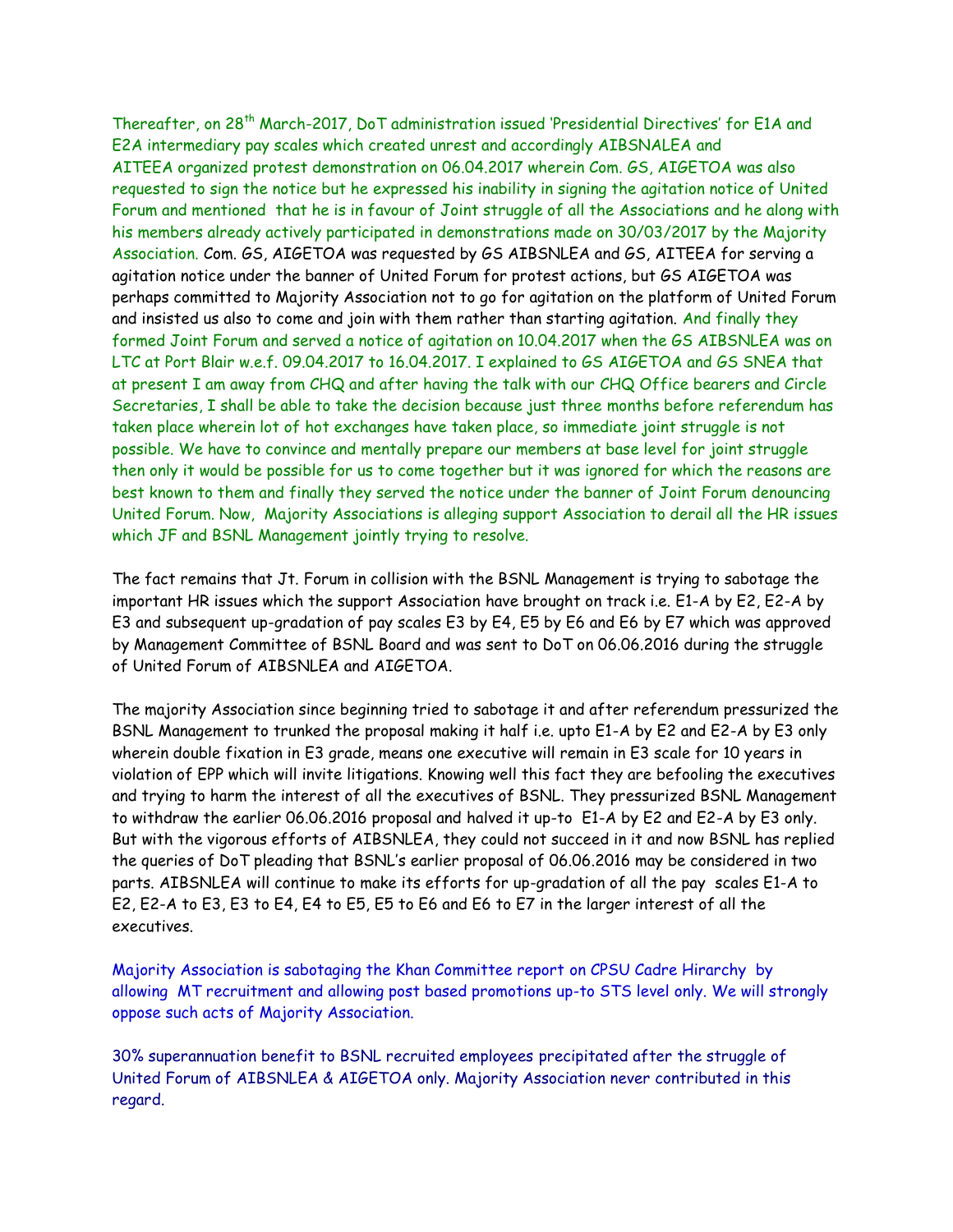PGM (PF) Ms. A. Panda, Committee on pay anomaly of Rs. 22820/- of JTOs/JAOs post recruited 1.1.2007 was constituted on the demand of AIBSNLEA and AITEEA by CMD BSNL. But the Majority Association trying to sabotage the committee report raising huge financial implication to benefit thousands of executives in the report in line of Estt. Cell pleadings.

Notional pay fixation issue of JTOs/SDEs(C/E/Arch/TF) Engineering wings and PA cadre was initiated and taken by AIBSNLEA and with it's sincere efforts only the management committee of BSNL Board has cleared it and now BSNL board approval is awaited. This issue was hijacked by majority association. E1+5 advance increment benefit to JTOs/JAOs could be settled by AIBSNLEA through KCGK Pillai Committee report. Now JTO(SRD), JAO 2013 batch and PAs case has been cleared by BSNL Management committee and awaiting BSNL board approval.

Diversion of MT Quota posts to seniority quota posts in Telecom Engg. could take place first and then diversion of MT Quota posts to seniority quota posts of CAOs cadre got cleared from Management committee of BSNL board and now waiting for BSNL board approval. E5 to E6 time bound promotion and EPP to DGM adhoc by modification in BSNL MS RR got approved from Management committee of BSNL and now waiting for BSNL board approval. AD(O/L) cadre restructuring got approved from Management committee of BSNL and now DOT approval is awaited.All the queries asked by DoT has been replied by BSNL. About 1200 DGM(Engg.) and about 250 DGM(Fin)/ DGM(TF), about 100 SE(Elect./Civil) promotion could become possible with the untiring efforts of AIBSNLEA.

Sincere efforts are being made to get expedite CPCs from JTO to SDE, SDE to DE, JAO to AO, AO to CAO, CAO to DGM(Finance), JTO(C/E) to SDE(C/E), SDE(c) to EE(C), etc by taking some solution in view of the legal opinion on Hon'ble High Court Chandigarh judgment and DP&T guidelines on SC/ST roster implementation.

In this manner AIBSNLEA will continue to work to safeguard the interest of all the executives of BSNL.

Majority association after referendum should honestly concentrate for the settlement of pending HR issues in the interest of all the executives instead of doing vote bank politics. Majority association should not worry on support association affairs. Support association knows it's responsibility well.

It's a fact that AIBSNLEA got about 18400 plus votes during referendum and got support association status with the help of AIGETOA and AITEEA. AIBSNLEA is committed to protect the interest of its members and supporters. Now AIGETOA leadership preferred to align with Majority Association under the banner of Joint Forum of BSNL Executives Associations under the assurance that they will achieve their demands and no vindictive actions will be there against them which the GS AIGETOA faced "Show Cause" notice during the struggle of United Forum of AIBSNLEA, AIGETOA and AITEEA. Now BSNL Management leaving Majority Association leaders aside has victimized GS AIGETOA by serving majority penalty charge sheet. It has caused panic and now majority Association is desperate to mount pressure on BSNL Management to withdraw the vindictive actions through the agitation of BSNL Unions and Associations on the pretext of 3<sup>rd</sup> PRC implementation, whereas, CMD BSNL with all the Board of Directors met Hon'ble MOS(C) (I/C) on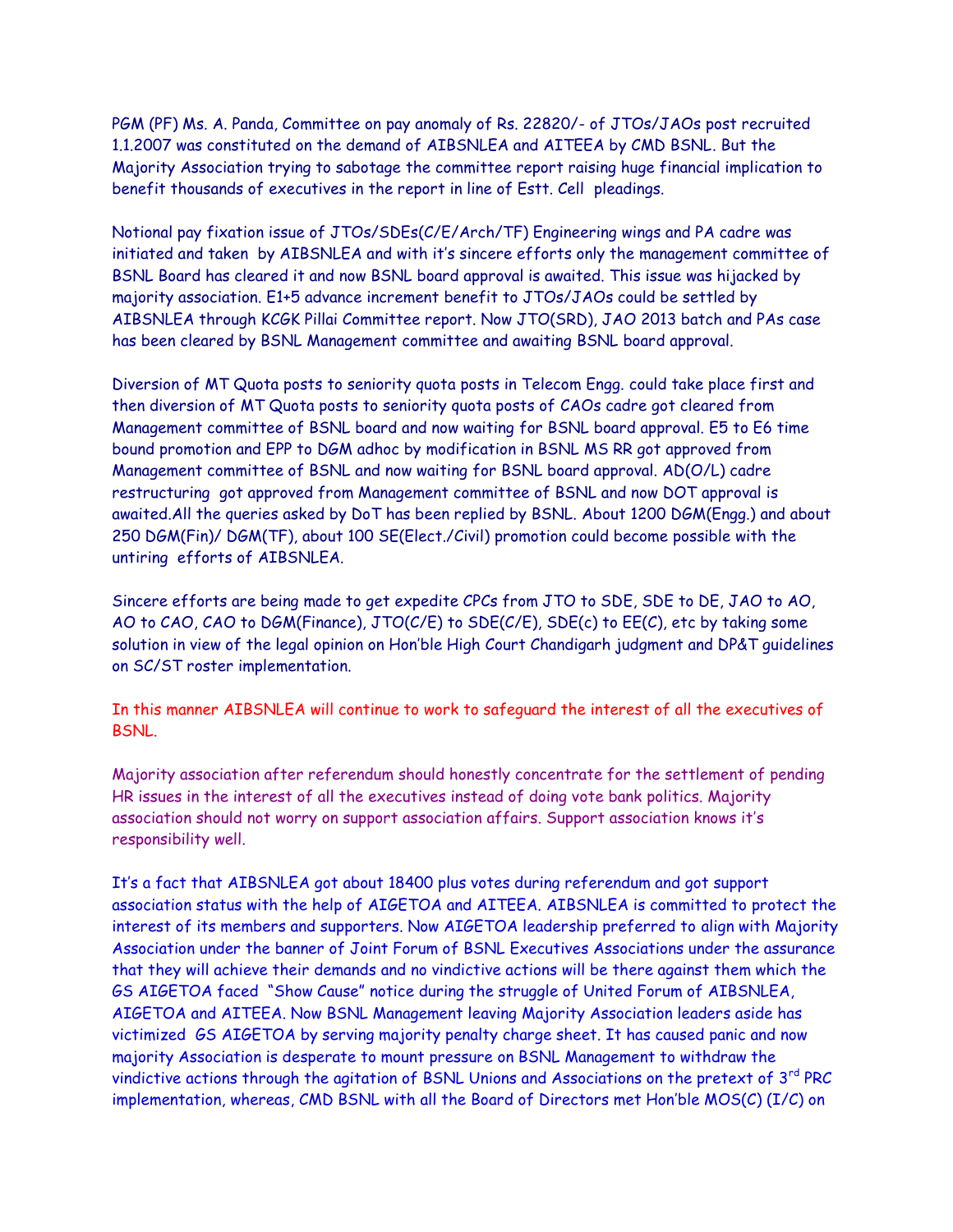16.06.2017 and pleaded for implementation of 3<sup>rd</sup> PRC in BSNL with 15% fitment benefit, then where is the need of going on strike at this juncture. However, we are against any victimization of Association/Union leaders/members for organizing legitimate Trade Union activities but they should be fair in their approach.

AIBSNLEA never harmed the interest of anyone and never deviated from its policies under the pressure like Majority association. AIBSNLEA is using all the channels to get implemented  $3<sup>rd</sup> PRC$ with 15% fitment benefit and pension revision. In case if any difficulty is faced in this regard it will not hesitate to take harder Trade Union action programmes in term of even indefinite strike.

AIBSNLEA was never interested to mention above facts but the majority Association write up on their website 15.06.2017 has forced to explain.

## **15-06-2017**

Forum of Executives' Association of Calcutta Telephone District met CGM CTD and discussed about various concern regarding the ongoing tender process of Job Contract Scheme. After discussion the following points were clarified. On behalf of AIBSNLEA/ CTD CS & OS represented.

1.The tender will be floated without disturbing the existing Job Contract Scheme.

2.Tender will be floated minimum at the level of DGM (NWO) concerned and it will be floated by AGM(PLG) / AGM(Admn) (as the case may be) of the concerned area on behalf of DGM (NWO).

3.Sweeping / Cleaning and Security / Watch and ward tender will be floated separately at later stage.

4.Normally mode of tender will be e-Tender. But Conventional tender will be allowed with the approval of CGM CTD.

### **13-06-2017**

On 12-06-2017 CS,President & ACS met GM(HR) to discuss pending cases,DGM(HR) was also present:

**1.Transfer & Posting Cases:** We reminded long pending request transfer cases of Sri A Basak,Sri A Aditya & Sri R Sinha.GM replied he is aware of the cases,transfer order will be issued subject to availability of replacement.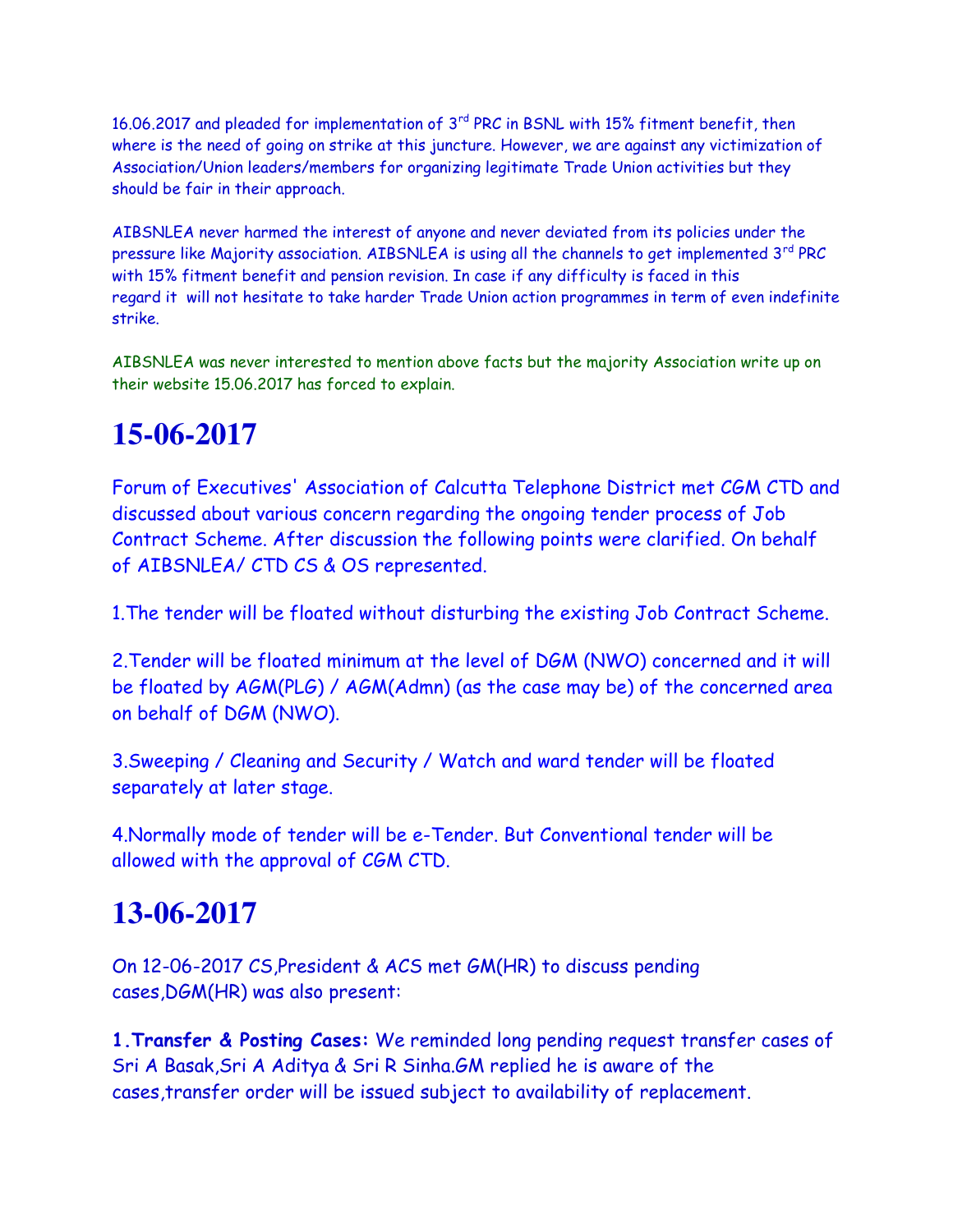**2.Rule 8 Transfer Cases:**GM informed cases for 10 JTO/JEs may be forwarded with the sanction of CGM next week.

**3.Case of Sri P K Mondal DE/NSCBTTC:** We remined of the case of getting faculty allowance of Sri Mondal,no progress has been done.In the mean time the same request of Sri N K Saha DGM/NSCBTTC is also received.GM informed that the case is under process.The file have to be searched out.We conveyed our resentment about the misplacement of the file for the 2nd time.GM assured that he will take personal initiative to settle the cases.

**4.Updation of career history in ERP:** We informed that it is observed that career history of some executives newly promoted such as Sri Sasikant Kumar JAO cannot the updated properly in ERP.Area administrator & HQ administrators are unable to do the same.We demnded immediate intervention to settle the cases.GM instructed DGM to look into this matter.

**5.Transfer of Sri Aigal DGM/Central:**GM informed that his case for transfer in the home state will be forwarded in Sept/Oct 2017.

**6.Medical Cases:** We reminded GM about the letter addressed to him by **AIRBSNLEWA** wherein several cases have been pointed out.

**i) Inclusion of more hospital in the 233 list:** GM called DE(HCU),informed that a file in this regard is already put up & placed the same to GM. New 5 hospital will be included in the list.

**ii)Introduction of 3rd list of hospital in CGHS rate:** We reminded that it is a very long standing demand of AIBSNLEA & AIRBSNLEWA. Nothing has been done in this regard so far.GM requested us to supply the list of willing hospitals.We told him that we already mentioned name of some reputed hospitals to HCU.But letter of intent is to be collected from them & agreement is to be signed.DE(HCU) told that he has prepared a draft agreement and will put up for perusal of competent authority.

We explained that in this regard no liability is to be borne by the department initially.Beneficiary will pay to the hospitals as per CGHS Rate,later it will be reimbursed. GM assured to take early steps.

**iii) Pending medical bills:**We informed GM that again medical bills are piling up,especially those of Retired executives.We demand time bound settlement of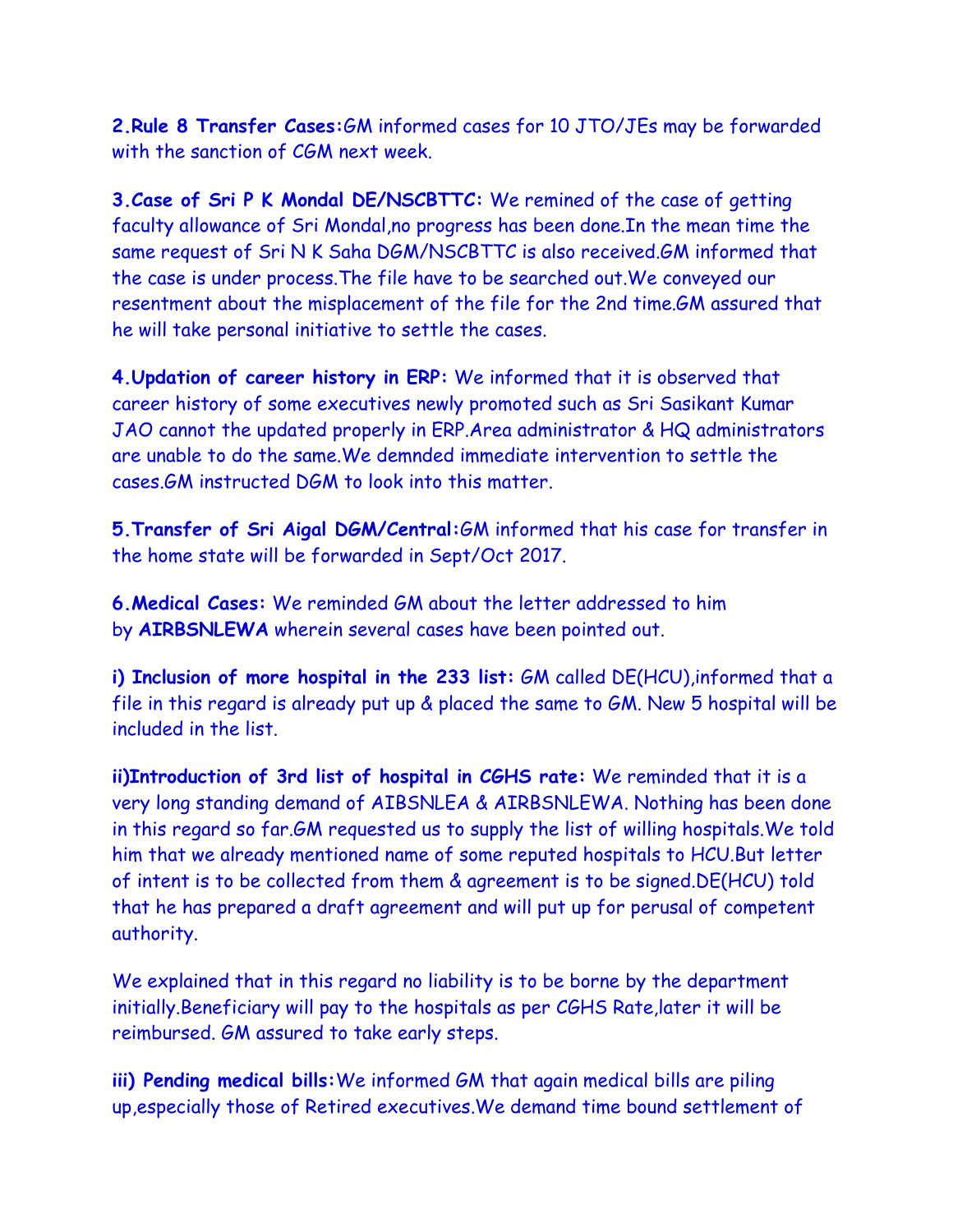those bills.GM admitted about the pending bills assured to take steps to clear up the same early.

**7.Steno Grade III upgradation case:** We demanded immediate implementation of Court Award where instruction is given to upgrade all Steno Gr III to the cadre of PA wef 01.10.2004 subject to availability of vacancy at that time. We informed that only 6 such candidates are there in CTD.So,there will be no difficulty to implement this order.GM told that he is aware of such order.Immediate steps will be taken.

Later CS & ACS met GM(Fin) and discussed the following:

**1.Payment of JCL :**We conveyed our anxiety that despite words from the highest authority of CTD funds are not released from BSNL CO in adequate amount so that the JCL may be paid in time.GM told that in this regard nothing can be done until the fund is received.However he is trying to get fund and in touch with BSNL CO.Early sanction may be expected.

**2.Transfer/Posting Cases:**We expressed our resentment about recent JAO posting.In shabby manner it has been done in biased way by some corner in absence of GM. We demanded immediate rectification. After some arguments GM told that he is noting this matter & think over what can be done.

**3.Unwanted incidence a 8 Hare Street:** Some unwanted incidence took place at 8 Hare Street regarding JCL payment due non coopration by a highly placed Account Executive who is working in a biased manner in favor of particular association to malign our members.We previously took this unscrupulous attitude to GM.

GM tried to explain but we said that if this happen to future we will be compelled to take resort to trade union action. GM told that it will be taken care of in future.

We also met PGM(NWO/CFA/II) in his chamber and conveyed our resentment the way our member (one lady DE) is being harassed by the authority.We told that we will not tolerate this sectarian attitude. GM told that no transfer will be done immediately.

GM requested our CS to take part in the settlement of problem occurred in Entally Exchange.CS assured to try his level best for the interest of harmony & peace.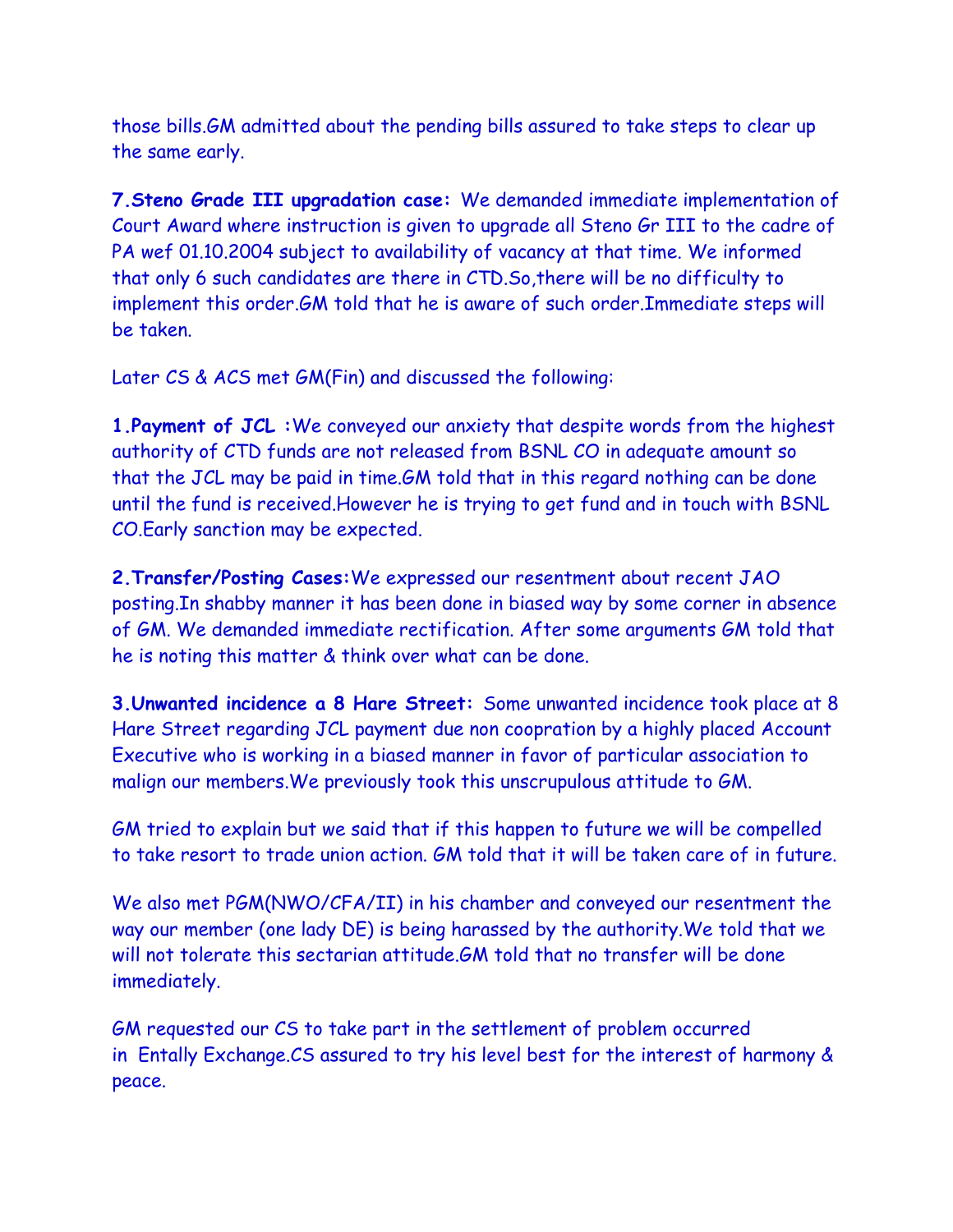## **12-06-2017**

**Forum of Executives' Association of Calcutta Telephones District writes to CGM about recent order of some GM/PGM for Job Contract Tender:**

CS of AIBSNLEA,SNEA,AIGETOA & AIBSNLOA/CTD write to CGM/CTD about our dissatisfaction & demanded immediate discussion before implementing the new modality of JCL tender: **see letter below**

## **06-06-2017**

L

**BSNL Unions/ Associations leaders meeting with CMD BSNL:** 

GS along with the leaders of BSNL Unions/ Associations met CMD BSNL and discussed regarding implementation of 3rd PRC recommendations with 15% fitment benefits, withdrawal of BSNL orders banning agitation Programme in BSNL premises and vindictive actions taken against Executives Associations General Sectaries. CMD BSNL appreciated our concern and mentioned that his top most priority is to get implemented the 3<sup>rd</sup> PRC recommendations in BSNL. He feels that in case it is not implemented today then it will never be implemented in BSNL. It is the issue of 2 Lacs serving employees Pay revision and 1.5Lacs BSNL pensioner's pension revision. He categorically told that he will leave no stone unturned in ensuring to get implemented 3 rd PRC report in BSNL. He further mentioned that in case he fails to get implemented to  $3<sup>rd</sup> PRC$  report in BSNL then he will resign from the post of CMD BSNL. On the issue of BSNL unions/ associations strike decision he mentioned that unions / associations should adopt some other methods to impress upon the Govt. for 3rd PRC implementations by organizing "**Candle March" "Post Card campaign"** etc. rather than conventional method of organizing **"Strike"** because at this stage BSNL will heavily loose even on one day strike.

 In the beginning of the meeting CMD mentioned that today is a very important day for two things one is that**"Today is World Environmental Day".** Hence, today morning BSNL throughout the country has planted about 20000 plants to protect the environment. Similarly, BSNL in collaboration with AEROVOYCE is launching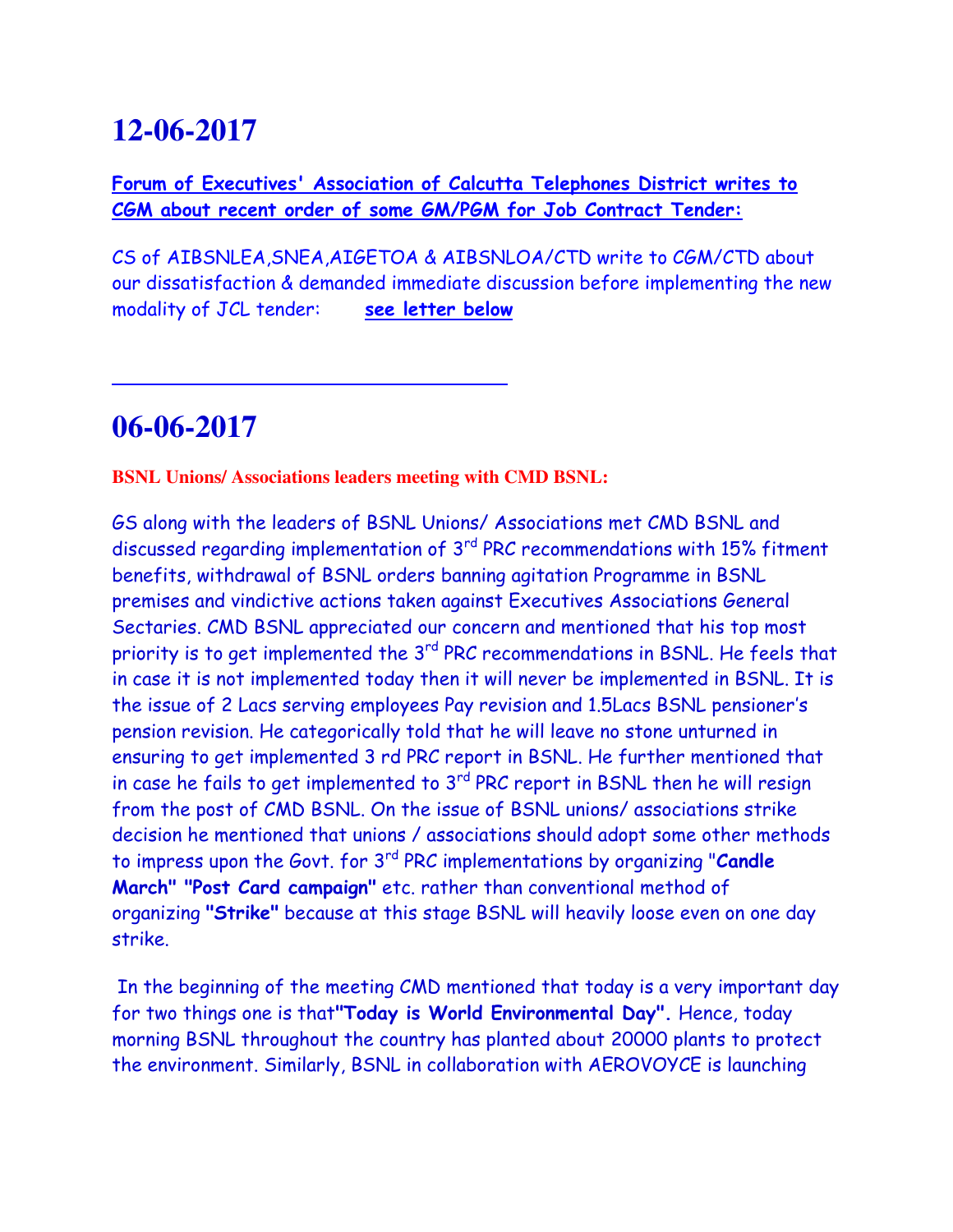AEROVOYCE believing communications (An innovative mobile service) AD pay first MVNO of India (Mobile Virtual Network Operator).

## **06-06-2017**

**AIBSNLEA meeting with CMD BSNL: GS, president (CHQ) and CS TN Circle met CMD BSNL and requested-**

**a) Invitation as "Chief Guest" in the CWC meeting at Thiruvananthapuram (Kerala) on 11th August 2017.** We invited CMD BSNL as Chief Guest in the Seminar being organized on the occasion of CWC meet of AIBSNLEA on 11<sup>th</sup> August-2017 at Thiruvananthapuram. CMD was kind enough to accept the invitation and assured to attend our CWC meet at Thiruvananthapuram.

**b) Grant of some facilities to AIBSNLEA:** We requested CMD, BSNL for grant of some facilities to AIBSNLEA for its smooth functioning. CMD assured to look into the matter.

**c) 3rd PRC implementation with 15% fitment:** We requested CMD BSNL to use his good office to get ensured implementation of 3<sup>rd</sup> PRC with 15% fitment benefit. CMD assured that he is trying his level best in this connection through Secretary (T) to get implemented 3rd PRC with 15% fitment benefit and advised us to continue to do hard work to improve the revenue of BSNL. He also appreciated our letter addressed to Secretary (DPE) Smt. Seema Bahuguna on 3rd PRC implementation.

## **05-06-2017**

#### **AIBSNLEA Stand on Standard Pay Scales issue and clarification thereof**

Dear Comrades,

AIBSNLEA is sincerely trying for the last so many years for the effective and practical implementation of Standard pay scales (E2- for JTO/JAO and Equivalent cadres and E3 – for SDE/AO and Equivalent cadres). While the discussion came up initially, from several sources it was evident that without cascading effect (E3 by E4, E4 by E5, E5 by E6 and E6 by E7) it cannot be implemented in BSNL. If at all standard pay scale is implemented without cascading effect, its damn sure that so many litigations will be filed in the courts due to the deadly issues of junior/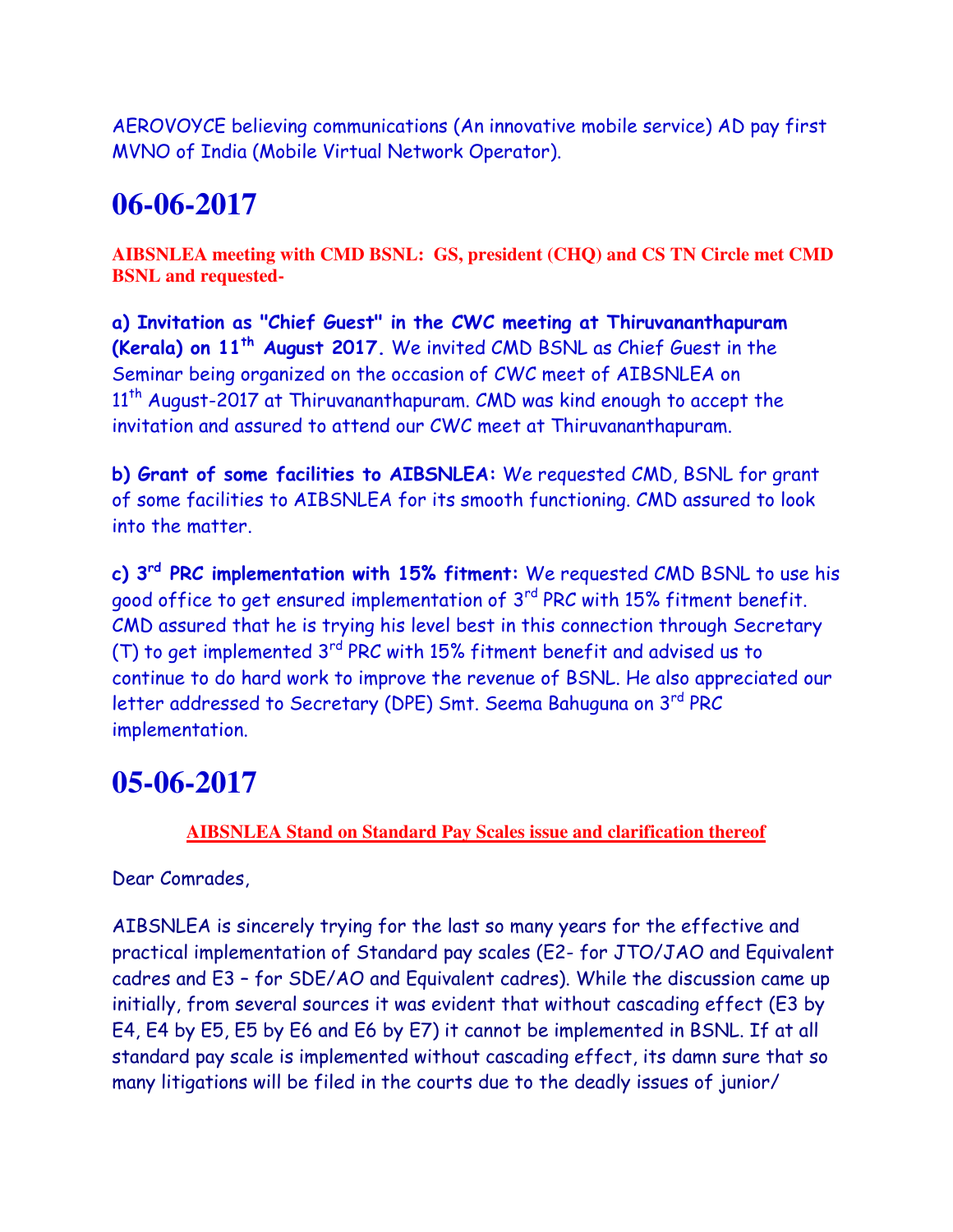senior, heavy pay loss to the executives in the E2A scale, on the wedge of getting E3 compared to the executives at the beginning of E2A Scale and also holding an executive for 10 years in E3 scale is unlike any other PSUs. Thus practically the court cases will stop the implementation of Standard pay scales without cascading effect like so many promotions of JTO/SDE are stopped through court intervention. In addition to these many of senior executives are stagnating for the last couple of years without any annual increment.

By foreseeing these realties, AIBSNLEA took a stand since beginning for the implementation of standard pay scales with cascading effect because we want to implement this for the benefits of all the BSNL executives. More over, this implementation of standard pay scales with cascading effect is doubly benefitting for the young talents of BSNL working in the non standard pay scales of E1A and E2A. **Those who want to see that standard pay scales are not implemented in BSNL at any cost, can only opt for implementation of standard pay scales without cascading effect.** During the agitation of United Forum of AIBSNLEA and AIGETOA ,Management Committee of BSNL Board deliberated over the issue at length and decided to recommend up-gradation of pay scales of E3, E4, E5 & E6 for Sr. SDE, AGM, DGM and SG-DGM and equivalent posts to E4, E5, E6 & E7 respectively w.e.f. 01.01.2007. Accordingly the proposal was sent to DoT vide letter number 1-13/2015-PAT (BSNL) dated 06.06.2016 for approval. But now the Majority Association is trying to get withdrawn the proposal and want to restrict the upgradation up to E2 and E3 Scales only. Hence they are harming the interest of all the BSNL Executives.

In spite of this, while DOT rejected the proposal of implementation of standard pay scales with cascading effect, AIBSNLEA also took a stand with the demand for implementation of standard pay scales without cascading effect with an expectation and symptoms that DOT will approve. DOT did not consider even implementation of E2 and E3 Pay Scales without cascading effect and approved E-1A and E-2A intermediatory Pay Scales.

But, what happened next is the outright rejection of the proposal. Who is responsible for this catastrophe? After referendum, one association, selfproclaimed as saviours of BSNL and BSNL executives, is recognised as Majority association gave trade union notice for the implementation standard pay scales for E2 & E3 alone to DOT and at a later stage withdrawn their demand for the reason known to them. When a recognised association demanding something and at a later stage unconditionally withdrawing the demands does clearly indicating that they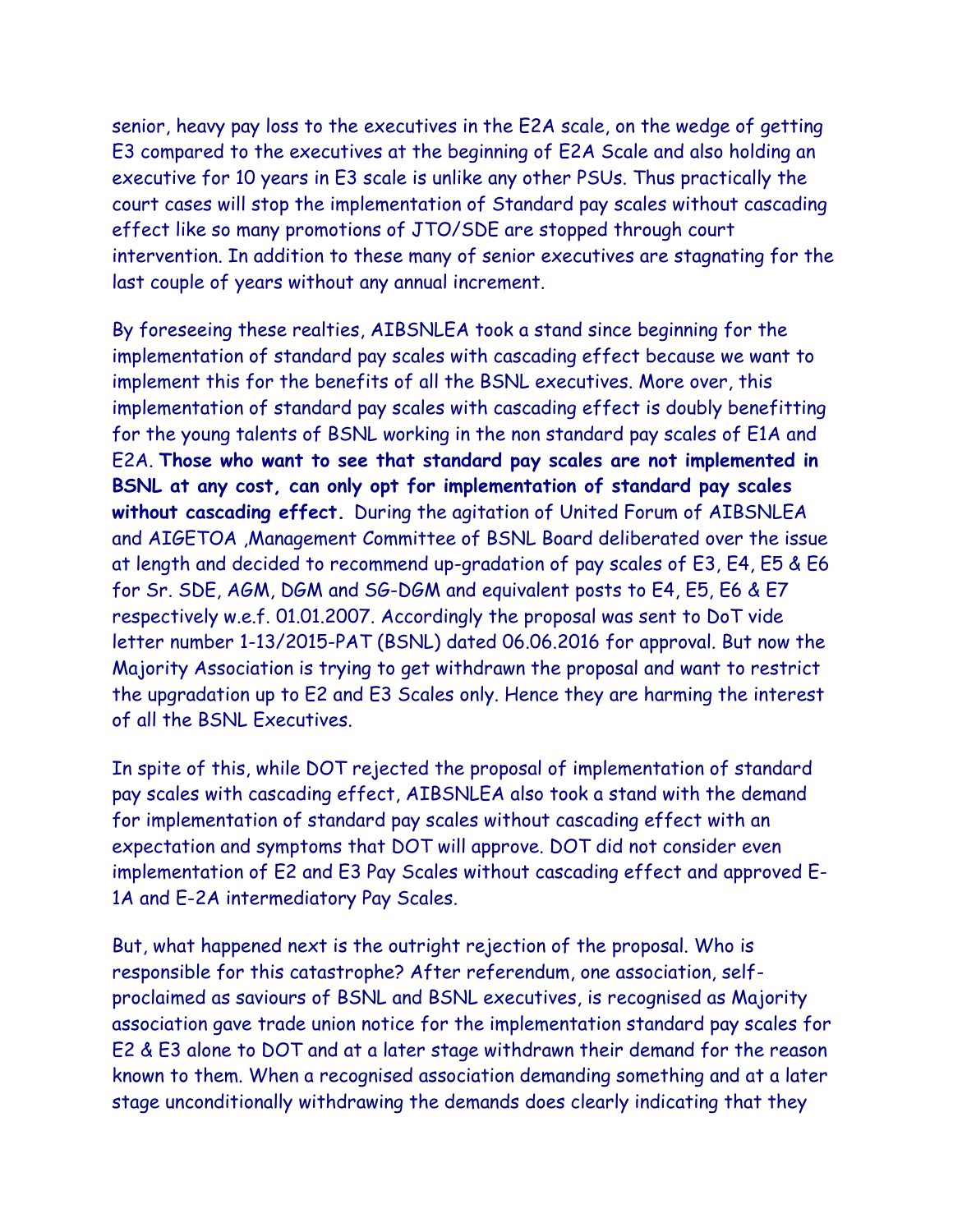are not serious on the demand of getting standard pay scales to BSNL Executives. This only triggered DOT to pronounce Presidential Orders for unwanted E1/E2 scales. How that association can wash off their hands? Do they think they can eye wash others from their calculated move by yelling and shedding crocodile tears in public after things are happened as per their wish ?

Now what a responsible association has to do? AIBSNLEA is doing for the benefits of all the executives without giving any scope for litigations. ....  $\ldots$  ......

#### **02-06-2017**

**GS writes to Shri Anupam Srivastava,** CMD BSNL **regarding reply to DoT queries on replacement scales for pre-revised E1A, E2A pay scales for JTOs, SDEs & equivalent cadres. Wherein it is mentioned that** replacement of E1A and E2A pay scales with E2 and E3 scales only, keeping other scales untouched, will have implications for already approved E3 pay scale for Sr. SDE because of the provisions of the Executive Promotion Policy (EPP). **Under these circumstances, an executive will have to remain in the same E3 scale for a span of ten years.**

This is against the provisions of the EPP, implemented in BSNL after recommendations of the High Power Committee chaired by the then Addl. Secretary (T), DoT Shri Y.S. Bhave wherein five time bound financial up-gradations from E1A (4-6 years) -> E2A (5 years) -> E3 (5 years) -> E4 (5 years) -> E5 (5 years) -> E6 have been provided to BSNL executives.

Management Committee of BSNL Board has deliberated over the issue at length and decided to recommend up-gradation of pay scales of E3, E4, E5 & E6 for Sr. SDE, AGM, DGM and SG-DGM and equivalent posts to E4, E5, E6 & E7 respectively w.e.f. 01.01.2007. Accordingly it was sent to DoT vide letter number 1-13/2015- PAT (BSNL) dated 06.06.2016 for approval.

Some of the senior executives are stagnating in E5 scale from the last 1-2 years. Many of them, who have fortunately or unfortunately become DGM and bearing higher responsibilities, are deprived off the time bound promotions to the E-6 scale under the EPP in the name of BSNL MSRR. As such they are not having any motivating factor.

**Therefore, we have requested to kindly request DoT for approval of-**